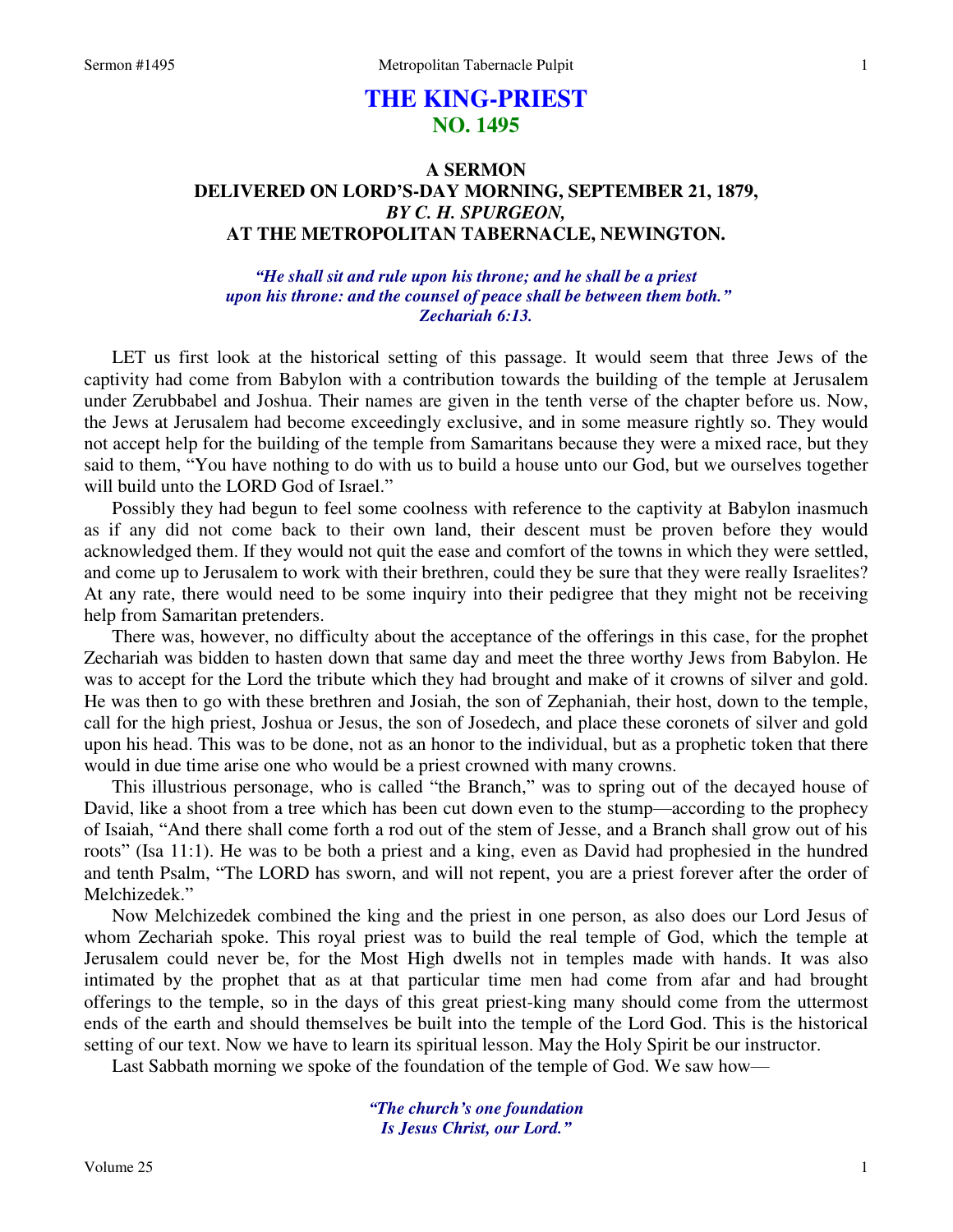We may not forget that He who is the foundation is also the builder of the spiritual house, "He shall build the temple of the LORD; and he shall bear the glory." There is but one who is the true architect and master-builder of the church of God, even Jesus Christ. His hands have laid the foundation of the house, His hands shall also finish it. So great is the fullness of our Lord Jesus that no figures can exhaust His character. He is not only foundation and builder, but He is the "headstone of the corner," the pinnacle as well as the basement, the Omega as well as the Alpha, the finisher as well as the beginner.

 He begins, He carries on, and He completes the divine structure of the church, and when all this is done, it is He that establishes the structure, provisions, and furnishes it, keeps and preserves it, and best of all, it is He that is the glory in the midst, dwelling in the church, as a monarch in His own halls, and making it to be a palace as well as a temple. It is the Lord Jesus who walks among the golden candlesticks of the church, who loads her table with bread and wine, and sends forth His rod of power from her midst. As a King as well as a Priest, He dwells in His palace-temple. As the Shekinah was the glory of the tabernacle of God among men in days of old, so is the presence of Jesus the glory of the church at this hour. "Lo, I am ever with you; even unto the end of the world" is our pillar of cloud and of fire, our glory and our defense.

 Our text tells us that the promised builder of the spiritual temple will inhabit and build it in His double character as priest and king. The church is built up by none other than by this Melchizedek, and it is built by Him in virtue of both His offices as king and priest. As king He puts forth power and as priest He displays holiness. As a king He uprears the walls and as a priest He sanctifies them unto the Lord. At this moment it will be well for our faith to open her eyes and look up into heaven itself and see our great Priest-King sitting at the right hand of God exalted, and yet at the same time working by His Spirit among men for the perfecting of His church below. Our Solomon is both reigning and building. Of His throne we may well say, "There was not the like in any kingdom," and of His temple we may also add that it is "exceedingly magnifical, of fame and glory throughout all countries."

 I shall try, this morning, to set our Lord Jesus before you, as far as I can, in that double glory which is peculiar to Himself—in the majesty of His royalty and the holiness of His priesthood. Such lights meet not in any other star. To no one else belongs the royal priesthood, save only that He reflects His own brightness upon His brethren, whom He has made to be priests and kings.

 The subject will run thus—first let us consider *the glorious combination of offices in the person of Christ.* Secondly, let us notice *the happy result* of it, "The counsel of peace shall be between them both." And then, thirdly, let us suggest *the action on our part which is harmonious thereto*—make crowns and set them upon the head of Jesus.

**I.** First, then, I want you to consider at this time THE GLORIOUS COMBINATION which is found in the person of Jesus Christ our Lord.

 Note, first that He is *King* and of Him as King it is written, "He shall sit and rule upon his throne." One has the idea of ease suggested by the expression. Few kings have been able to sit and rule, but they have been forced to rise and rush hither and thither to defend their sovereignty. No other seat in the world is so uneasy as a throne. We have seen monarchs elevated by their soldiery or borne aloft by the fickle throng—bayonets or ballot boxes have been the frail supports of their thrones.

 The last few centuries have been a sorry time for kings. As once men feared to be thought prophets, so might men in revolutionary times have cried out each one, "I am not a king nor the son of a king." But our Lord Jesus sits upon a throne which knows no trouble—once for all He has bled and died, but now He has gone into glory never to be disturbed again. The Lord who has set Him on the throne by an unalterable decree has His enemies in derision, and Jesus waits in perfect rest until His foes shall be made His footstool. Publicly recognized as King of kings by the divine enthronement which His Father has given Him, He is not a king warring for a disputed crown, nor battling to drive invaders from His realm, but He sits and rules upon His throne.

*Sitting* is the posture of abiding as well as resting. Jesus reigns on and will reign on so long as the moon endures. "Your throne, O God, is forever and ever." Even we, who are yet young, have seen

2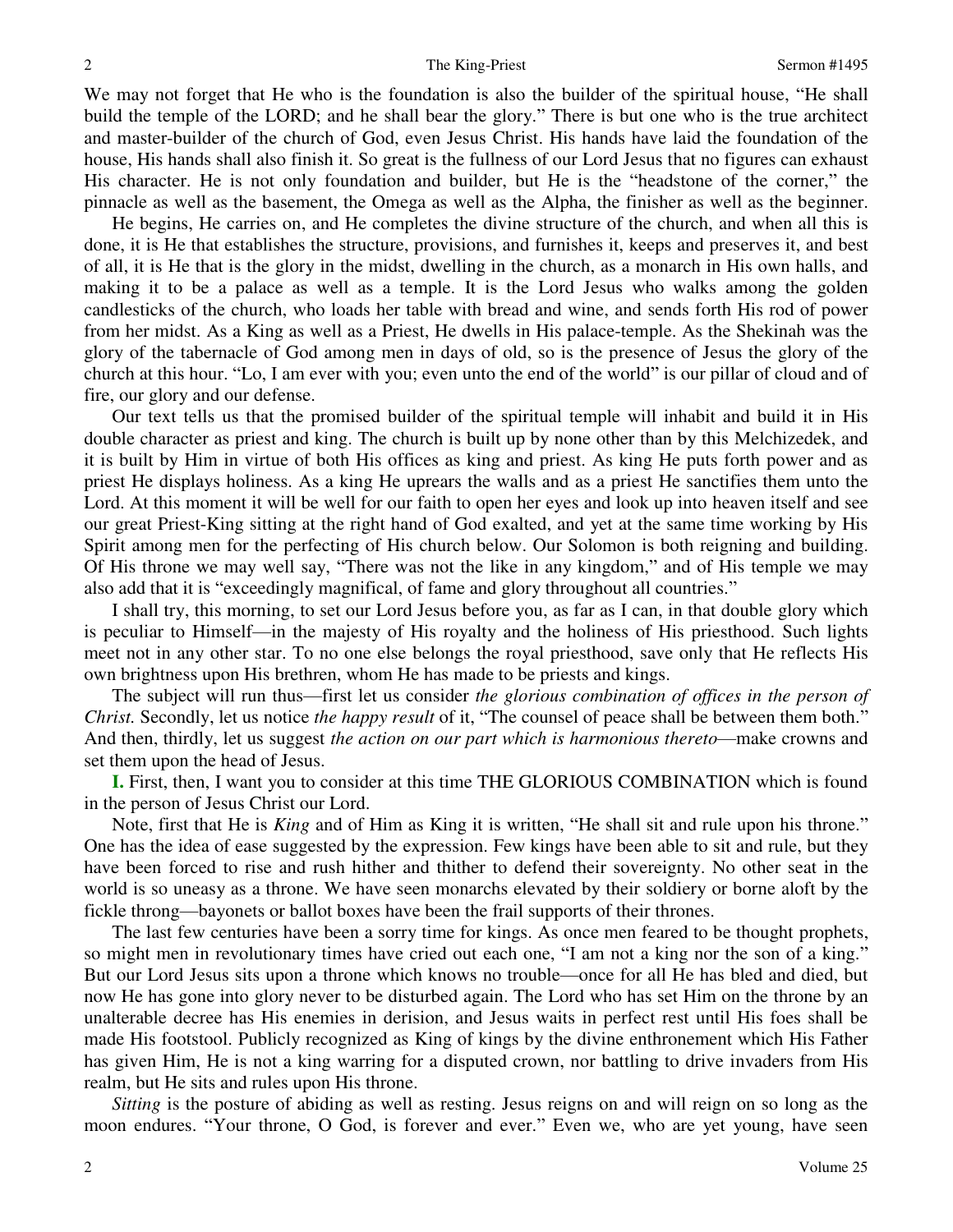#### Sermon #1495 The King-Priest

dynasties come and go and we have seen the kingdoms of the earth moved and tossed to and fro as the waves of the sea, yet the throne of Jesus has not been shaken, for it is written, "The LORD sits upon the flood; yea, the LORD sits King forever." "The LORD is great in Zion, and he is high above all the people." "The LORD shall reign forever and ever." Hallelujah.

 As a King, He is described as sitting *upon His own throne*. He has not usurped the throne of another, but His right to sovereignty is indisputable. He is well qualified to be King of men since He is their Redeemer. His Father has given Him a crown as the reward of the travail of His soul, even as He promised, "Therefore will I divide him a portion with the great, and he shall divide the spoil with the strong, because he has poured out his soul unto death."

 He sits upon a throne which He has won by conquest, for He has vanquished the powers of darkness and led captivity captive. His right to His throne can never be disputed, for it is accorded to Him by the enthusiastic approval of all His people. Do we not sing—

## *"Bring forth the royal diadem, And crown Him Lord of all"?*

 There is no monarch so secure as He. He is really and truly King by right divine. He is King by descent, for He is Son and heir of the Highest. He is King by His own intrinsic excellence, for there is none to be compared to Him. And he is King by His own native might and majesty, for He Himself holds His throne against all comers and shall hold it till all enemies shall be under His feet. Thus is He spoken of as King.

 A hint or two is given as to His position as priest, namely, that He is first priest before He is King, for so was the type in the text. Jesus the son of Josedech was already high priest and then he was crowned with the gold and silver crowns. Now, the kingdom of which we speak today is not that of Christ's essential royalty as by nature divine, and therefore Lord of all, but that which His Father has given Him, because, "Being found in fashion as a man, he humbled himself, and became obedient unto death, even the death of the cross. Wherefore God also has highly exalted him, and given him a name which is above every name: that at the name of Jesus every knee should bow, of things in heaven, and things in earth, and things under the earth; and that every tongue should confess that Jesus Christ is Lord, to the glory of God the Father." Jesus reigns because He died. For the suffering of death, He is crowned with glory and honor. The saints in heaven sing, "You are worthy to take the book and to open the seals thereof, for you were slain, and have redeemed us to God by your blood."

 We note, too, with regard to our Lord's priesthood, that He is said to sit, for if He sits as king, it is implied that He sits as priest. Indeed, it is expressly said, "He shall be a priest upon his throne." Now, of no other priest is it said that he sits, for the apostle says, "Every priest stands daily ministering and offering oftentimes the same sacrifices, which can never take away sins." There was no seat provided within the holy place for Aaron or for any of the priests—they were servants of God and they stood daily ministering. "But this man, after he had offered one sacrifice for sins forever, sat down on the right hand of God; from henceforth expecting till his enemies be made his footstool. For by one offering he has perfected forever them that are sanctified."

 Jesus sits still forevermore in quiet expectancy, for all His work is done—no merit to be wrought out to complete His righteousness, no sufferings to be endured to perfect His atonement. "It is finished," He said, as He gave up the ghost—and it is finished and in token thereof, JEHOVAH says to Him, "Sit you at my right hand until I make your enemies your footstool." So far, then, we have a glimpse of the King sitting upon his throne and of the priest, crowned, and resting from His labors.

 Thus far, we have seen each office, now we are to see the two combined in the Lord Jesus and to make the combination clear we shall notice, first, that as a priest, He is royal. And then, secondly, that as a king, He is priestly. Consider, now, that *as a priest, our Lord is royal.*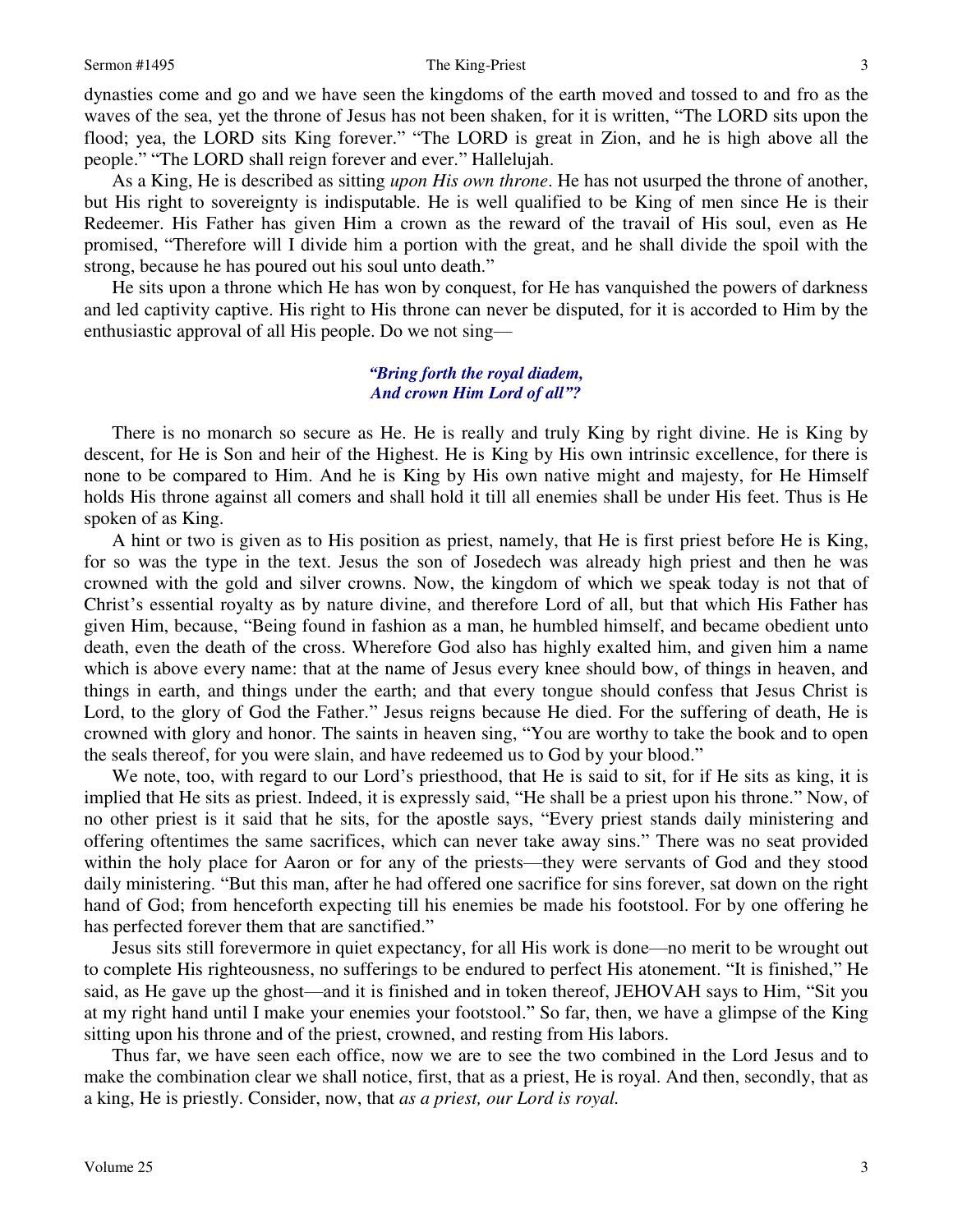He was a priest when He honored the law by His own death. He was a priest when He took upon Himself our sin and bore it, offering His own soul as the victim upon the altar of His body. He was to the full a priest when He presented His one sacrifice for sin, but never let it be forgotten that even then, in His nature, He was a king. The sword of vengeance awoke against the man who was JEHOVAH's fellow even when He bled. The laws which He vindicated had been ordained by Himself and it adds a special glory to His priestly work of atonement that it was wrought by the royal lawgiver Himself.

 The subject broke the laws, but it was the King who bore the penalty. He that is under law offends, but He that made the law came under the law that He might make amends to the injured honor of His own justice. This was a notable deed of love and of justice combined. Let us confide the more surely upon the sacrifice of our great High Priest, because of the dignity of His nature and the supremacy of His rank, even when He made Himself of no reputation and took upon Himself the form of a servant.

 Our Lord stooped to the lowest service for our sakes when He was acting a priest among us in these lower realms. He presented Himself as an offering for sin and men scourged Him, spat upon Him, and hung Him up like a felon, and in all this shame and suffering, we look to Him as our Savior. Thus He made expiation for sin. But though we are to look to Him in that capacity for the pardon of sin, as men sought cleansing from a priest, we must never forget that now He expects homage from us, and we must come to Him for government as men pay obedience to a king.

 Think of Him as the crucified One as much as you will, for as such He is your atoning sacrifice, but remember that this same Jesus which was crucified, God has proclaimed to be both Lord and King. Trust in the man of the thorn-crown must foster and nourish reverence for the Lord who wears many crowns. We must not only trust but worship. We must never dissever from that shame and spitting the fact that the four living creatures and the elders prostrate themselves before the Lamb and sing unto His praise, "You are worthy to take the book, and to open the seals thereof: for you were slain, and have redeemed us to God by Your blood."—

> *"Salvation to God, who sits on the throne, Let all cry aloud, and honor the Son. The praises of Jesus the angels proclaim, Fall down on their faces and worship the Lamb."*

 O you that come to Him today laden with guilt and full of fears to wash yourselves in the fountain which He filled from His own veins, you must also come to obey Him and to walk in His statutes. You may not come to Him merely that you may get your sins forgiven, you must come to be cleansed from the power of evil and to yield yourselves unto God. Jesus was given that He might be a leader and a commander to the people, as well as their deliverer and Savior.

 A true disciple looks to His Master for ruling as well as for teaching and he expects to render obedience as well as to receive instruction. There may be no separation between these two points—our priest to save must always be regarded as our king to rule. He puts away sin, but He expects to reign over the forgiven spirit. He washes our feet, but He looks to see that we also practice His precepts and example of love, for He says, "You also ought to wash one another's feet."

 At this moment in heaven, if your eyes of faith can see the Lord Jesus, you perceive that He is pleading for His people as a priest. It is a priest's duty to offer intercession for those over whom he is appointed and this Jesus does continually. Has He not said, "For Zion's sake will I not hold my peace, and for Jerusalem's sake I will not rest"? He ever lives to make intercession for them that come to God by Him. But do not forget that our Lord does not make intercession otherwise than royally. There is no prostration now amidst the olives of the gloomy garden, no bloody sweat, no strong crying and tears. He says not, "Not as I will, but as you will," but He urges His case in another fashion.

 The interceding priest has laid aside His bloodstained garments and put on His robes of holiness for glory and for beauty. Jeweled breastplate, ephod of gold and blue and purple and scarlet, miter and fine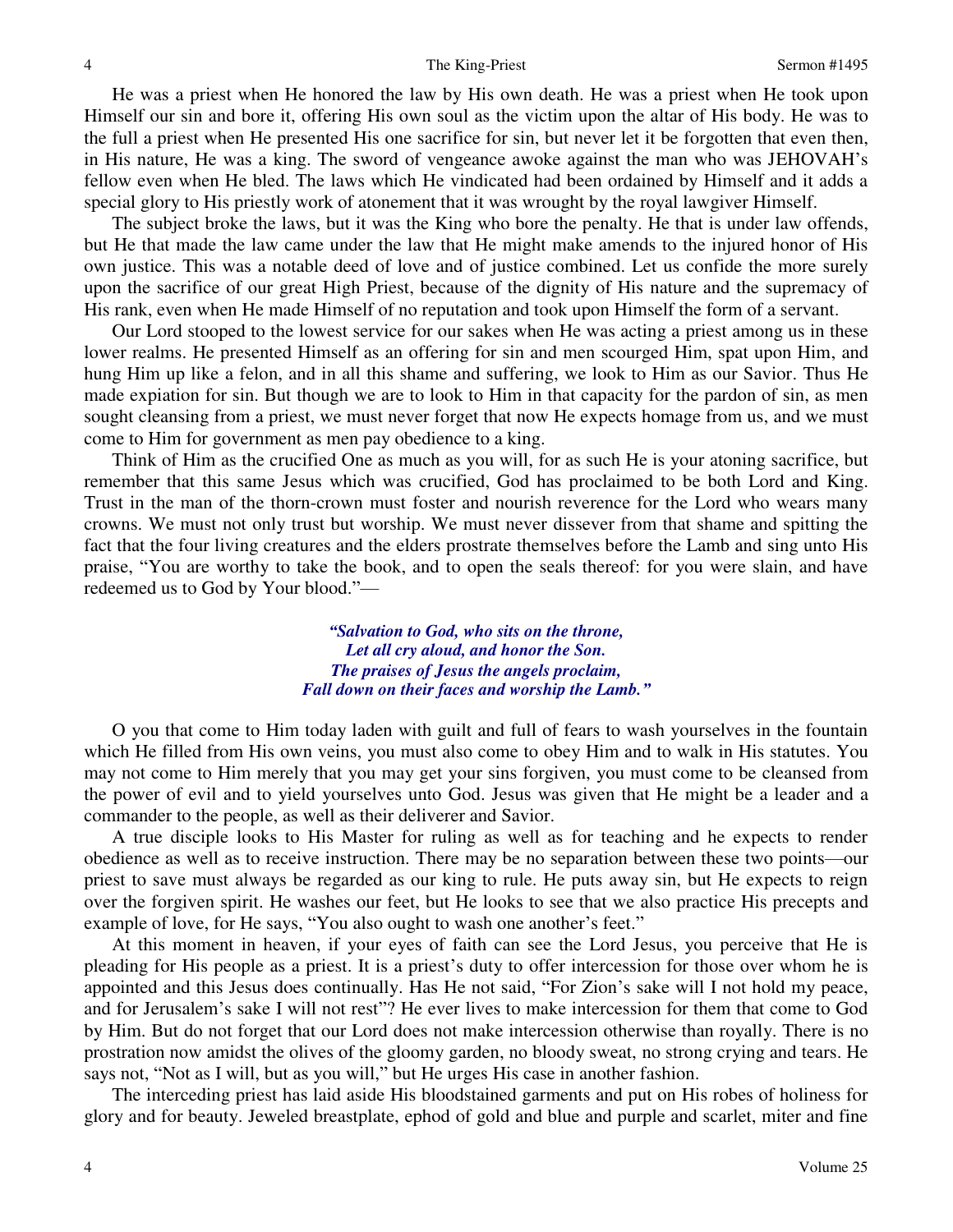#### Sermon #1495 The King-Priest

linen and gold, and girdle of needlework the High Priest wore on favored days—all typical of the glory of the Lord Jesus now that He has gone within the veil. With authority He pleads with God from the throne of His power. He asks and He has. He speaks and it is done, for the intercessor of the saints before the throne of God is now the King immortal, eternal, invisible, the only wise God, our Savior. Oh, what prevalence there is in His plea and when we give Him our cause to plead, how confident we may feel that the blessing will come to us.

 As a priest our Redeemer not only pleads with God, but He blesses the people. It was the work of the high priest to pronounce the benediction over the house of Israel. Jesus does that, but He does it royally. I mean He does it with the power of a king as well as with the commission of a priest. He does not merely wish us good, but He works us good. There is omnipotent sovereignty at the back of the priestly benediction. He that speaks and declares His people to be justified, accepted, preserved, and blessed is He who can make good His words. The benediction of Jesus, the Priest, is the benediction of Jesus the King. Let us rejoice and be glad in this.

 And now, beloved, it is as a priest that Jesus sends out His Gospel to the ends of the earth. In that Gospel He invites men to come to Him that He may purge them from their uncleanness. Today He speaks by us, His ministers, and bids men come to the great Priest that He may heal them of their leprosy and deliver them from all manner of defilement. But mark you, it is an invitation from a King as well as from a priest and he that rejects it shall be counted guilty of disloyalty and high treason. "He that believes not shall be damned."

 It is not, O sons of men, that Jesus offers you salvation and leaves it up to you whether you will have it or not, but if you reject it, your rejection will be required at your hands. Beware, you despisers, and wonder and perish. The invitation to the wedding of the great King is made freely, of His voluntary bounty, but if any who are bidden shall refuse to come, the King will be wroth and send forth His armies against those who thus proclaim their enmity. Jesus is not only priest, asking you to come to Him and receive of His forgiving love, but He is a King as well, who will break with a rod of iron all that dare to trample on His blood and slight His priestly grace.

 Thus I have put forward the combination in one form and testified that Jesus as a priest is right kingly in all that He does. Let us now turn the other side of the truth towards the light and see that as a *King He always retains His priestly character* and in the deeds of His sovereignty, He acts not otherwise than as the High Priest of His people.

 The Lord Jesus Christ is king over all at this very moment. He reigns over the whole world and notwithstanding all this hurly-burly of affairs, this perpetual clamor of wars and rumors of wars, His kingdom rules over all. Our Lord is master of the game and He shall surely win at the end. "The government shall be upon his shoulders."

 But blessed be His name, our Lord's kingly majesty is ever softened and sweetened by His priestly tenderness, else He would have crushed this world out of existence long ago. If rule had been all, and mercy had not claimed her share, justice would have swept away this rebellious race. If Jesus were not priest as well as King, He would say to His angels, "Go and smite that nation which refuses My Gospel. Destroy antichrist that lifts his triple crown against My sole sovereignty. Go and scourge that favored nation which, having the Gospel of peace, yet chooses war, and with high looks and lofty words provokes bloodshed."

 He does not destroy because His office is to forgive and save. A priest must show longsuffering, gentleness, and compassion, for to that end is he taken from among men and ordained for men in the things of God. Such is our Lord, "He is not slack concerning his promise, but he is longsuffering to us, not willing that any should perish, but that all should come to repentance." This longsuffering of the King leads to repentance—its intent is man's salvation. We, who are short of patience, cry eagerly to Him, "Come, O King. Come, O King." But He answers, "I tarry yet a while in mercy that still more may be gathered to My name and may wash themselves in My atoning blood." Think of this, my brethren.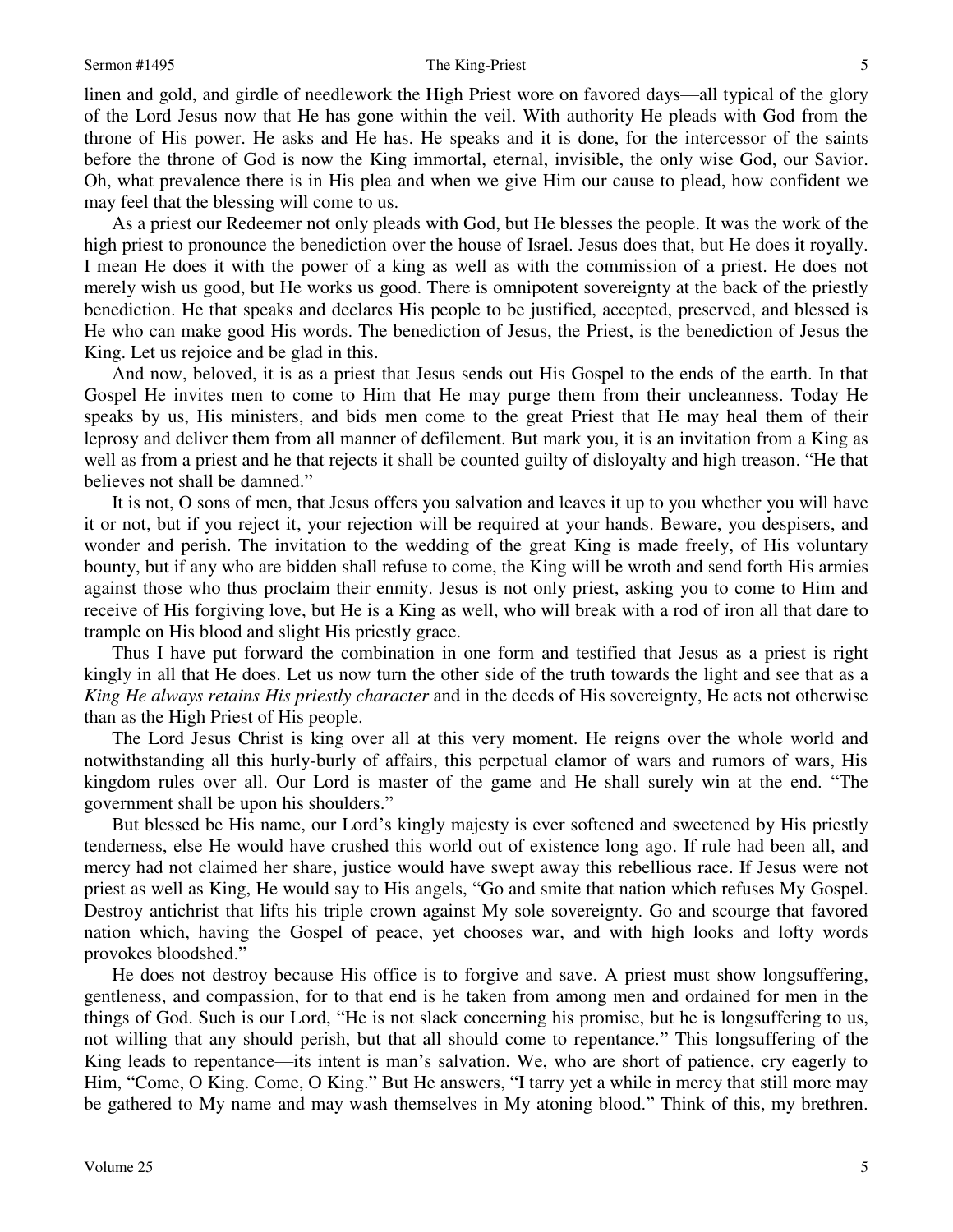Do not lower Christ's sovereignty, but at the same time learn to see it shining with gentler beams through the medium of His priestly character.

 And, now today among His servants, Jesus alone is King and as a King He commands us. He lays certain laws upon His servants and He bids us teach all men to observe His statutes, but oh, it is so sweet to think that our King in Zion is also a faithful and merciful high priest, touched with a feeling of our infirmities, ready to help us, and prompt to forgive us. My brethren, though Jesus commands you, yet He pities your weakness and helps you to obey. He has given you a law, but He knows your feebleness and so He gives you grace to keep it.

Ay, and when you do not keep it, He has pity upon the ignorant and upon them that are out of the way—and your sins of ignorance and of transgression He continues still to put away. When His servants were about Him here on earth, He not only gave His commands to them, but He prayed for them that they might be kept from disobeying in the hour of trial, and He restored them when they had fallen. He not only ruled His little band of followers, but He kept them in the name of the Lord. He was their king and their priest too.

 Read the commands of Jesus with becoming reverence, for He is your King. But let them not distress you, for He knows your weakness and will help you to do what of yourself you are incapable of doing. He is a king, but the priestly garment is always over the kingly vesture—whatever the ornaments of His imperial splendor, He is still clothed with a garment down to the feet. The priesthood covers all and removes all cause of dread from every believing mind.

 The same is true of our great King when He goes out to war. He is the Lord mighty in battle—in righteousness He does judge and make war. The psalmist cries, "Gird your sword upon your thigh, O most mighty, with your glory and your majesty. And in your majesty ride prosperously because of truth and meekness and righteousness; and your right hand shall teach you terrible things. Your arrows are sharp in the heart of the king's enemies; whereby the people fall under you."

 But the wars of Christ are not like the wars of earthly monarchs. His sword is not in His hand, but it goes out of His mouth and with this He smites and rules the nations. He is clothed in a vesture dipped in blood, but it is His own blood. Every battle of the warrior is with confused noise and garments rolled in blood, but this is a warfare of another fashion, for He wrestles not with men, but with their sins. Not with princes and armies, but with falsehood and iniquity. His victories are not those of mighty men who return from the fray, amidst the groans of widows and the cries of orphans, but His bloodless triumphs make glad the poor and the oppressed, and only crush down principalities and powers and spiritual wickedness in high places, bringing good to all who seek His face. He is a king, but evermore the patron and true priest of men.

 Among ourselves at this day, beloved, we who know Him delight to own Him as our king. O Lord Jesus, You greater Joseph, the shepherd and stone of Israel, all our sheaves pay obedience unto Your sheaf and all Your father's children bow down before You. You more glorious Judah, You are He whom Your brethren shall praise, unto You shall the gathering of the people be. The chief among ten thousand and the altogether lovely are You. Yes, beloved, this glorious one is our brother and delights to be regarded as a priest taken from among men, being one of ourselves, able to sympathize with our infirmities. Our Lord is higher than the highest and yet He stoops as low as the lowest. He is kingly even to deity and yet so truly a priest that in all our afflictions He is afflicted. He is not ashamed to call us brethren. Ruler of our race, He is yet partaker of our flesh and blood, and He is acquainted with all our sorrows. True king and yet true priest.

Thus I would have you blend the idea in both ways and see Jesus as a royal priest and a priestly king.

*"Jesus, the King of glory, reigns On Zion's heavenly hill. Looks like a lamb that has been slain, And wears His priesthood still."*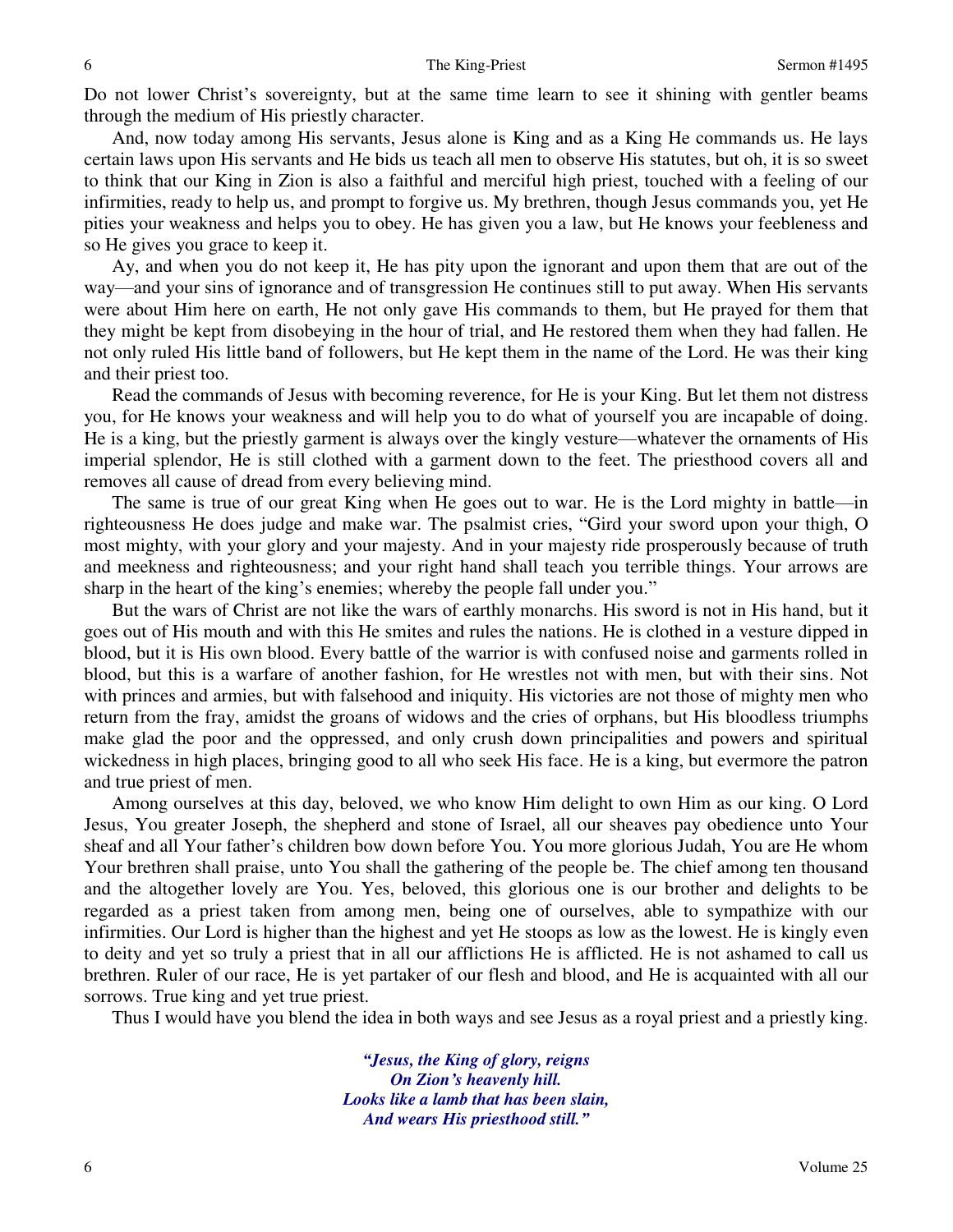Such is your Lord. May your view of Him be clear, your faith in Him be firm, your love to Him be fervent, your joy in Him be overflowing and your obedience to Him be constant. Trust the Priest and serve the King, and ever pay your vows unto Him who is "a priest upon his throne."

**II.** Secondly and very briefly, we shall now meditate upon THE HAPPY RESULT of all this.

 The text says, "The counsel of peace shall be between them both." I confess myself unable dogmatically to interpret this passage, for there are no less than three possible meanings. I must give them all and leave you to judge for yourselves. The most natural reading, to my mind, is this—that when we shall see in the person of Christ the king and the priest combined, the counsel of peace shall be between them both. These offices, the king and the priest, being combined in one, shall make a deep and lasting peace for us—a peace arranged by the deep thought and counsel of God, and therefore full of wisdom, truth, and certainty. When we see the lawgiver Himself making atonement for our transgressions, we have peace indeed. When ruler and Savior meet in one person, the rest is sure and profound.

 Beloved, if this is not the meaning of the passage, it is at least a precious truth. If we want peace, we can only obtain it by knowing Christ as priest and king—the counsel of peace must lie between these two. Oh, do you know Christ, my dear hearers, as your priest? Have you seen Him offering sacrifice for your sin? Does He stand instead of you before God? Do you present your prayers and your praises to God through Him? Well, then, you have begun to know what peace is, for peace comes through the blood of Jesus the priest—peace by His righteousness, peace by His sacrifice.

 But if, knowing this, you are still in trouble of heart, remember that you need to know Him also as your King. When He subdues your iniquities, when the power of sin is taken away as well as the guilt of it, then you shall know the perfection of peace. "Take my yoke upon you," says He, "and learn of me, and you shall find rest unto your souls." It is not in a mere belief in Christ as your Savior that you will ever get perfect peace, it is by yielding up yourself unto Him that He may rule and reign over you completely. This man shall be the peace when He is Lord as well as priest.

 As long as your will rebels against your Redeemer's rule, you cannot have unbroken rest. It is idle for you to talk about trusting in the blood of Jesus unless you submit to His scepter. The cross itself cannot save you if you divorce it from the crown. Your Savior must be a priest upon his throne to you. His blood must be on your conscience and His yoke must be upon your neck. There is no counsel of peace until it is between both these—the kingly priest, the priestly king alone can make and maintain the peace of God within you. That is a great and deep truth—may we learn it well.

 But it is thought by some wise men that the text means the counsel of peace shall be between JEHOVAH the Father and the Son. I am not sure that such a meaning would suggest itself to every reader, and as the most obvious meaning is generally to be preferred, I will not contend for this second meaning. However, as an interpretation, it is certainly not too far-fetched and even if it cannot be sustained, it is certainly a very great truth. It is between God, the Eternal Father, and Jesus Christ, our Melchizedek, or king-priest, that the counsel of peace has been established on our behalf. You never know God so as to have peace with Him till you know God in human flesh. Only the incarnate God can end the trouble of your spirit.

Ay, and it must be that incarnate God bleeding, suffering, dying, making expiation for sin, and then rising to the throne and ruling over all, that must be seen before you can perceive how the infinitely glorious JEHOVAH can be at peace with you. God in covenant is God at peace with man. There was a counsel between the Trinity at the making of man, "Let us make man" and so also there was a counsel between the divine Persons at the redemption of man—the counsel of peace is between them both.

 It is a joy for us to know that between Jesus, our priest-king, and the everlasting God, peace has been established for us. Peace which never can be broken. Our first covenant head broke the treaty and left us at war with God, but the second Adam has fulfilled and established the covenant of grace, and believing in His name we have peace with God.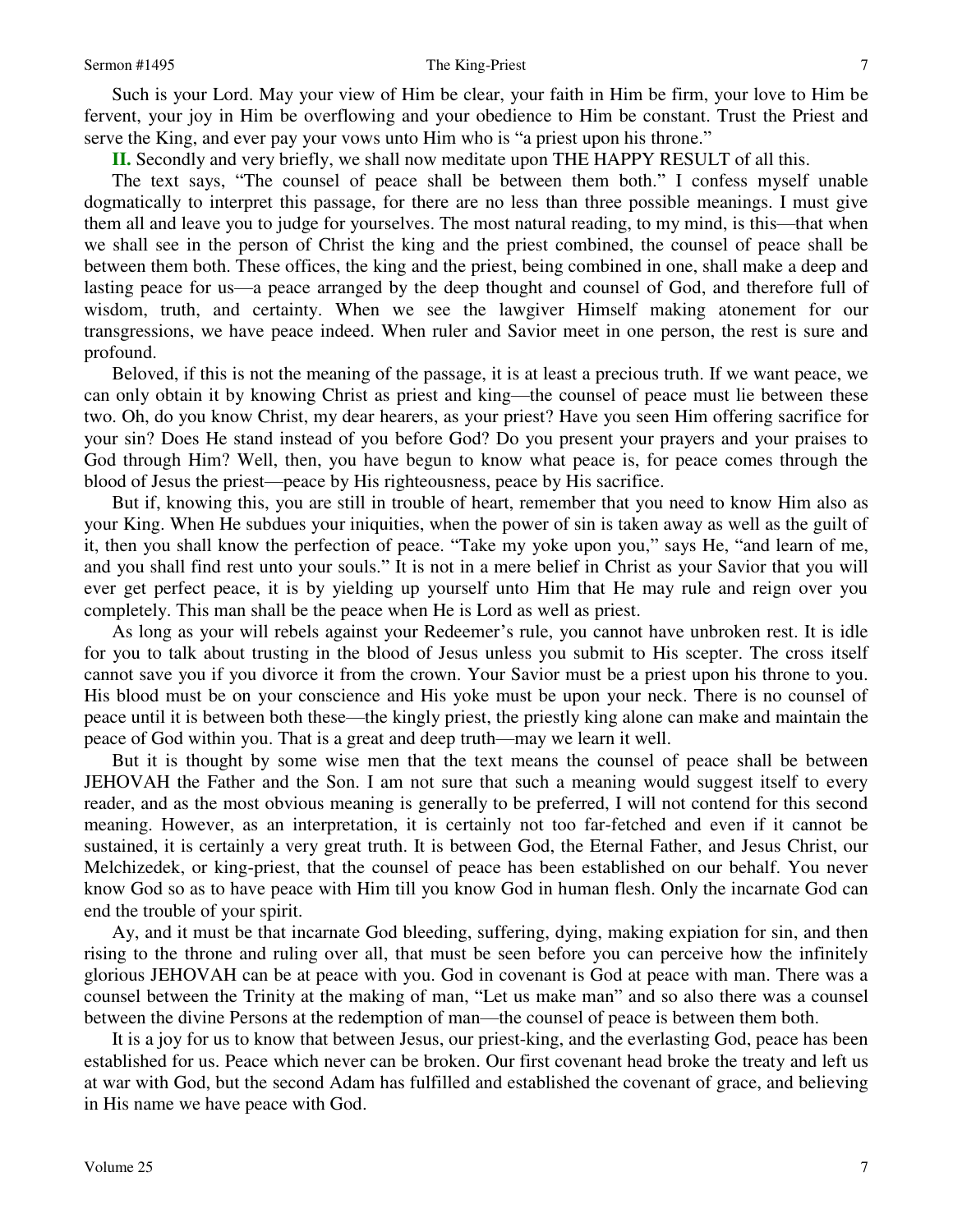But there is a third meaning and although I am not sure of it as the sense here, it is assuredly a blessed truth and appears to me to be congruous with the connection. Let me go back to the historical circumstances. Here were these three men that had come from Babylon. The prophet is to take them to the house of a Jew resident in Jerusalem. There might be some little differences between these men and the Jerusalem Jews. These Babylonian Jews had not come up to dwell in Jerusalem, but Josiah the son of Zephaniah was a resident there and he might have demurred and have said, "We cannot take your present to the temple because you do not bring yourselves and come to abide with your own people."

 No, but they were to go up, together, bearing the gold and silver crowns and put them upon the head of the priest. They were to go up in unity and love, and they were to furnish in their own persons types of other far-off ones who should come to the great crowned priest whose coming the prophet had foretold. Thus said the prophet, "They that are far off shall come and build in the temple of the LORD, and you shall know that the Lord of hosts has sent me unto you."

 Now, certainly, it is in Jesus Christ, the Priest and King, that the Jews who were nigh and the Gentiles, who were afar off, are brought together and made one. In Him, the middle wall of partition is broken down and the counsel of peace is between us both. The day shall come when our glorious Lord shall be more clearly manifested than now in the glory of His second advent, and when the Jews shall behold Him as the priestly king and bow before Him. Then shall the fullness of the Gentiles also be gathered in and the Lord Jesus Christ shall reign over the whole earth.

 May that day speedily dawn! We have reason to expect it, therefore, let us pray for it and strive for its on-bringing. Jesus the Priest and King is the uniter of the divided nations. Jew and Gentile are, after all, of one blood and one God is the Father of all—why should they not become one? "One touch of nature makes the whole world kin," but one touch of Jesus Christ shall do it infinitely better—shall do it once and for all.

**III.** I close with the third point, which is this—THE ACTION WHICH IS HARMONIOUS WITH THESE TRUTHS.

 The connection of our text suggests to us to do exactly what the prophet Zechariah advised the Babylonian Jews and Josiah to do. I will read you what he said, "Take silver and gold and make crowns and set them upon the head of Joshua" or Jesus. This is what is to be done.

 First, "*take*." "Take silver and gold." That is, bring the choicest things you have. If Jesus Christ be a priest, should you not bring your offerings to Him! If Jesus Christ be a king, should you not bring tribute to your king! If you have gold and silver, bring them, for to Him shall be given of the gold of Ophir. If you have talent, which is much more valuable than gold and silver, bring ability, tact, genius—bring all the acquisitions of learning, all the acquirements of experience, and all your natural gifts, and consecrate them all to Him.

Whether you have these or not, bring your heart, which is more precious by far, the very essence of your being—make this a crown for Jesus. Come, bring your soul, your life, your all. Has He redeemed you? Then be His forever. Is He your king? Do not mock Him with a half-hearted service—be loyal to such a sovereign and serve Him with spirit, soul, and body. Take silver and gold and bring them to Him. Bring your whole being to Him.

What next? "Take," then, "make." "Make crowns." Come, my brethren, I invite you to this occupation. You say, "We are neither goldsmiths nor silversmiths." Nevertheless, make crowns. Try your hands this morning and make crowns for Jesus with such material as you have. Fashion the crown of memory. Think of what He has done for you from the first day until now. Interweave and intertwist the recollections of the past—hammer out the gold of gratitude—set in it the gems of love and make a coronet for His dear head. Make crowns by holy contemplation and thought. Think how great your Lord is and how great He deserves to be—how blessed, how ever-blessed.

 Then make crowns of purposes of what you hope to be and do. Plot and plan within your spirit something you have not yet done, which you are able to do before you go home to heaven. Look for some child you may teach, some sinner you may woo and win, some treasure you may spend for Jesus,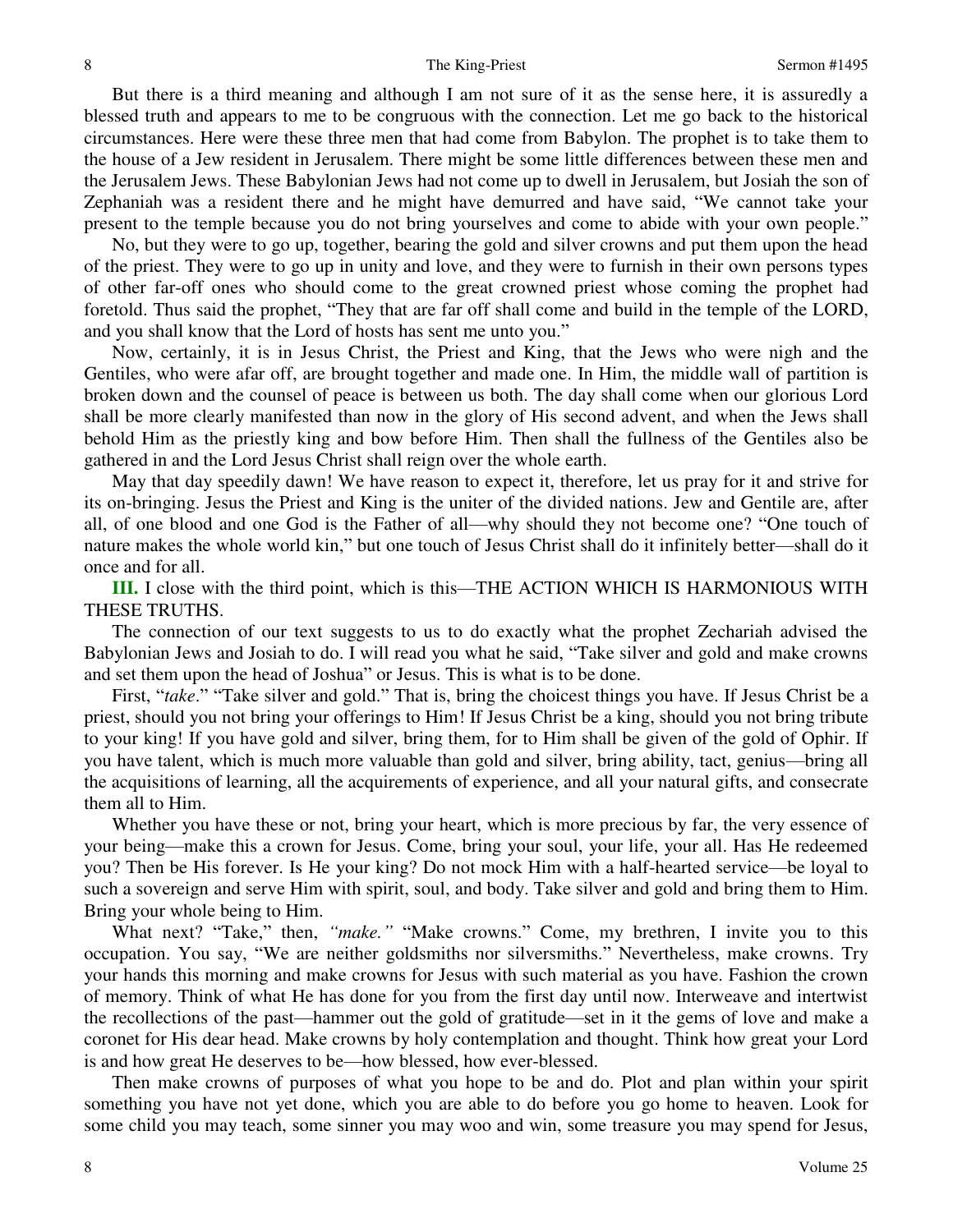some precious promise you may whisper in the ear of the distressed, some holy enterprise you may suggest to earnest youth. Make crowns!

 It seems to me so sweet that it should be said, "Set them upon the head of Jesus." Brethren and sisters, let us crown Him ourselves. We hope to do so in heaven—let us do it here. Our love shall be the gold, our praise shall find the gems, our thanksgivings and our humble labors shall furnish the silver, and then we will set the golden chaplets about His brow which once was torn with thorns for us. Coronets for Jesus! Coronets for Jesus! Crowns for our priestly King! Let us make and bring them.

 I return to that blessed precept, "Set them upon the head of Jesus." Whenever we have made a crown, let us take care to put it on His head ourselves. Have you ever, when you have been doing something for Him or giving something to His cause, wished that you could present it to Him personally? Well, you may do so in spirit and that is as much a matter of fact as if you did it bodily. With your shoe off your foot, let your spirit draw near to Jesus, and in thought offer to Him the deed which you have wrought. Speak to Him and tell Him that this is done for Him alone.

 I do not know a greater pleasure upon earth than to think of something you can do for Jesus and then to do it for Him and to tell Him so, "Jesus, I did it all for You. I thought not of my brethren's praise, nor do I think of it now, but I did this deed unto You alone. Here is the best crown I can make and I put it on Your head." The love of Jesus will suggest and produce many a deed which else had never been done.

 If you have a beautiful alabaster box it is not pleasant to break it and if you have choice ointment it is not according to nature to pour it out upon another. No, but when you are before *His* feet, the feet of Jesus your Lord, then is it a delight to break the alabaster box and to pour out its fragrant contents *for Him*. The utmost waste is economy when it is done for Him and to sacrifice strength, soul, health, life, is to save it all, when it is spent for Him. Where should it go? Where should my all go? For what should my bodily frame be consumed? Where should my soul be poured out but for His honor? Do you not feel it so? You will, if you distinctly recognize that He is king and priest. You will bring crowns and put them on His head, if you know who and what He is.

 And what is said last? It is said that this should be a memorial to those three men and to the brother who had entertained them. I suppose these crowns of silver and gold were hung up in the temple, and when anybody said, "What are those crowns yonder?" it would be answered, "Those are coronets which were made by order of the prophet Zechariah, by Heldai and Tobijah and Jedaiah, who came from Babylon, and they are in memorial of those men and in memorial of the hospitality of Josiah the son of Zephaniah, who entertained them at his house when they came. They are hung up in the temple in honor of the coming priestly king, and in memorial of those four men who presented an offering to the Lord."

 It seems very wonderful that God should allow in His house memorials of His servants, but He does so. And our great priestly King allows memorials of His people in His temple now. We shall never forget, shall we, while the world stands, the sacrifice of Paul and how he made crowns and set them on the head of Jesus? Never while the earth lasts shall we forget the sacrifice of John, and Peter, and James. Nay, the church will not forget the sacrifices of Luther, and Calvin, and Zwingli, and Wycliffe, and the holy lives and ardent ministries of Whitefield and Wesley shall not be forgotten in the church, because they made crowns and set them on the head of Jesus.

"Oh," say you, "but we must not remember *men*." "Nay," say I, "but we may remember men." "Nay," say I, "but we may remember men and women, too, for our Lord has set us the example." "Wheresoever this Gospel is preached there shall this which this woman has done be mentioned for a memorial of her." My Master thinks much of His people and in the plenitude of His great goodness the little things which they do for Him are held in remembrance. Did he not say of Cornelius, "Your prayers and your alms have come up as a memorial of you"? This is sweet to think upon.

 While our King-priest shall have the crowns and wear them, yet we, if we bring love tokens and honorable spoils to Him, shall be remembered, too, in that day when He shall award the praise to His people, saying, "Well done, good and faithful servants." The Lord whom we serve will immortalize our service by uniting it with His service. We shall rest from our labors, but our works shall follow us. The